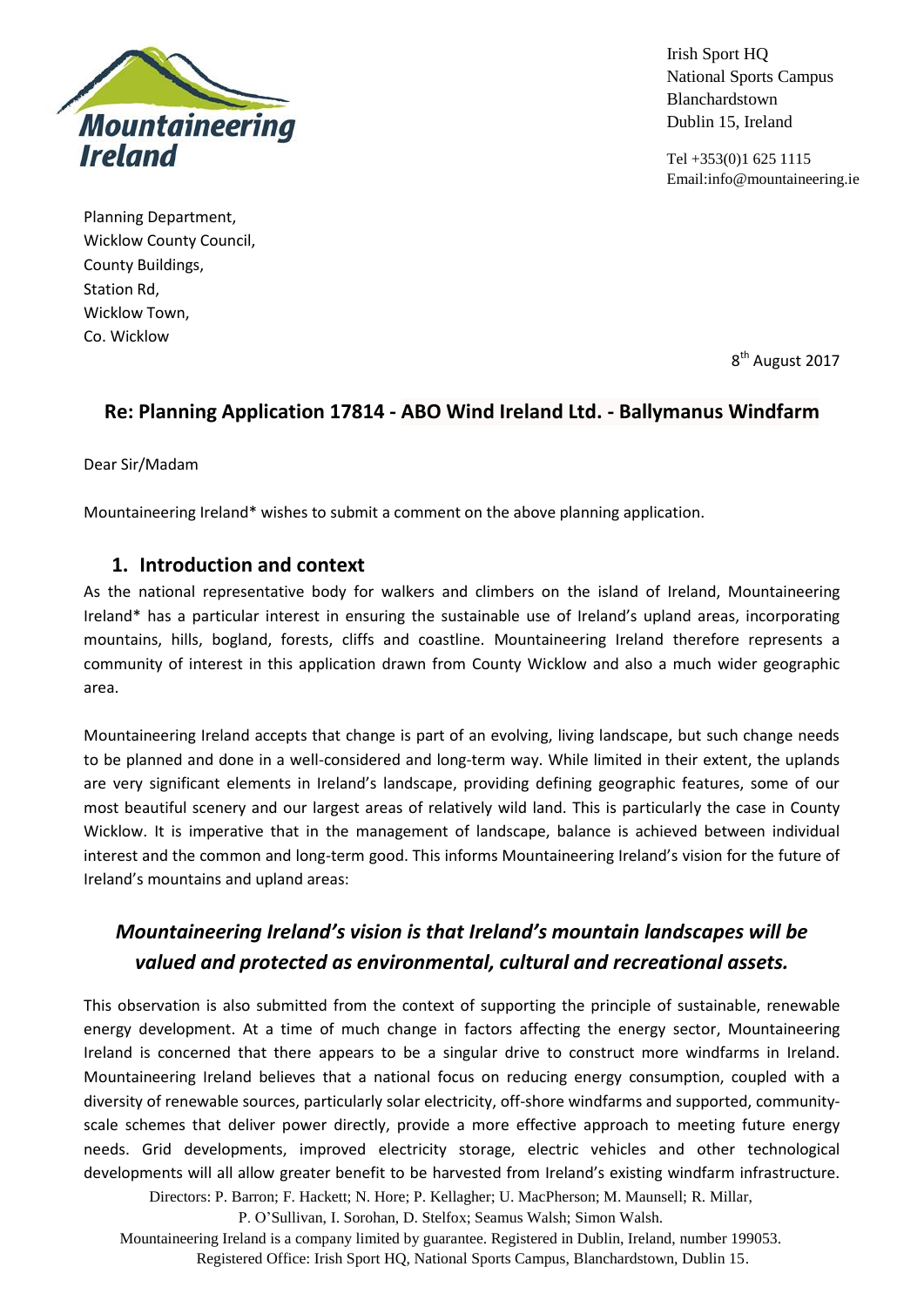

In addition to considering national energy policy, there is need for informed and objective debate about how Ireland can best manage its natural resources – including undeveloped and semi-natural landscapes, soils, biodiversity and fresh water – all of which are being depleted at worrying rates.

The proposed wind farm is located at the southern end of the Wicklow Mountains, along the ridge of Ballymanus Hill and roughly parallel with the R747 road from Aughrim to Tinahely. The site location is highly visible across south Wicklow.

Mountaineering Ireland objected to an earlier (December 2014; ref. 14/2198) application by the same developer for a 12-turbine application at Ballymanus Hill, mainly due to concerns about visual intrusion and damage to the recreational experience. On examination of the current application it is clearly evident that this is largely the same proposal. Therefore, Mountaineering Ireland is of the strong opinion that much of the reasoning for Wicklow County Council's refusal of the original windfarm application applies equally well to this modified application, most notably how the proposed development would alter a rolling rural landscape to a more industrialised scene.

### **2. Observations on the proposed development**

### **2.1 Landscape and visual impact**

Mountaineering Ireland is concerned that the Landscape and Visual Impact Assessment (LVIA) submitted with the current application is deeply flawed and that this has produced conclusions that are more favourable towards the proposed development. Mountaineering Ireland's main concerns in relation to the LVIA are outlined below:

#### **2.1.1 Selection of Viewshed Receptor Points**

Despite the proximity of the proposed development site to the Mountain Uplands landscape area, designated in the Wicklow Landscape Character Assessment (2016-2022) as having the highest level of importance, the selection of Viewshed Receptor Points (VRPs) includes only one VRP out of a list of 25 within the Mountain Uplands area. While it is very appropriate that Lugnaquilla, as the highest point in the region, has been assessed, the failure to include at least one other vantage point within the Mountain Uplands, with views of the development site from a different angle, skews the overall landscape and visual impact assessment. It is notable that the documents submitted with the original application confirmed that all 12 turbines in the proposed development would have been visible from many popular summits in south Wicklow including Croaghanmoira, Croghan, Keadeen, Mullacor and Slievemaan. Based on Mountaineering Ireland's assessment this remains the case with this revised application.

The selection of key views suggests a poor understanding of how the general public engages with upland landscapes and belies the significant participation in hillwalking and outdoor recreation right across the Wicklow Mountains. Hillwalking is about the exploration of open mountain landscapes, it is in essence a spatial activity rather than one which relies on recognised tourism facilities, or defined or marked trails such as the Wicklow Way. The Wicklow Mountains are County Wicklow's largest natural asset, a highly sensitive landscape, designated in the County Development Plan as an Area of Outstanding Natural Beauty and deemed by the Council to have the highest level of importance. Applications such as this which have the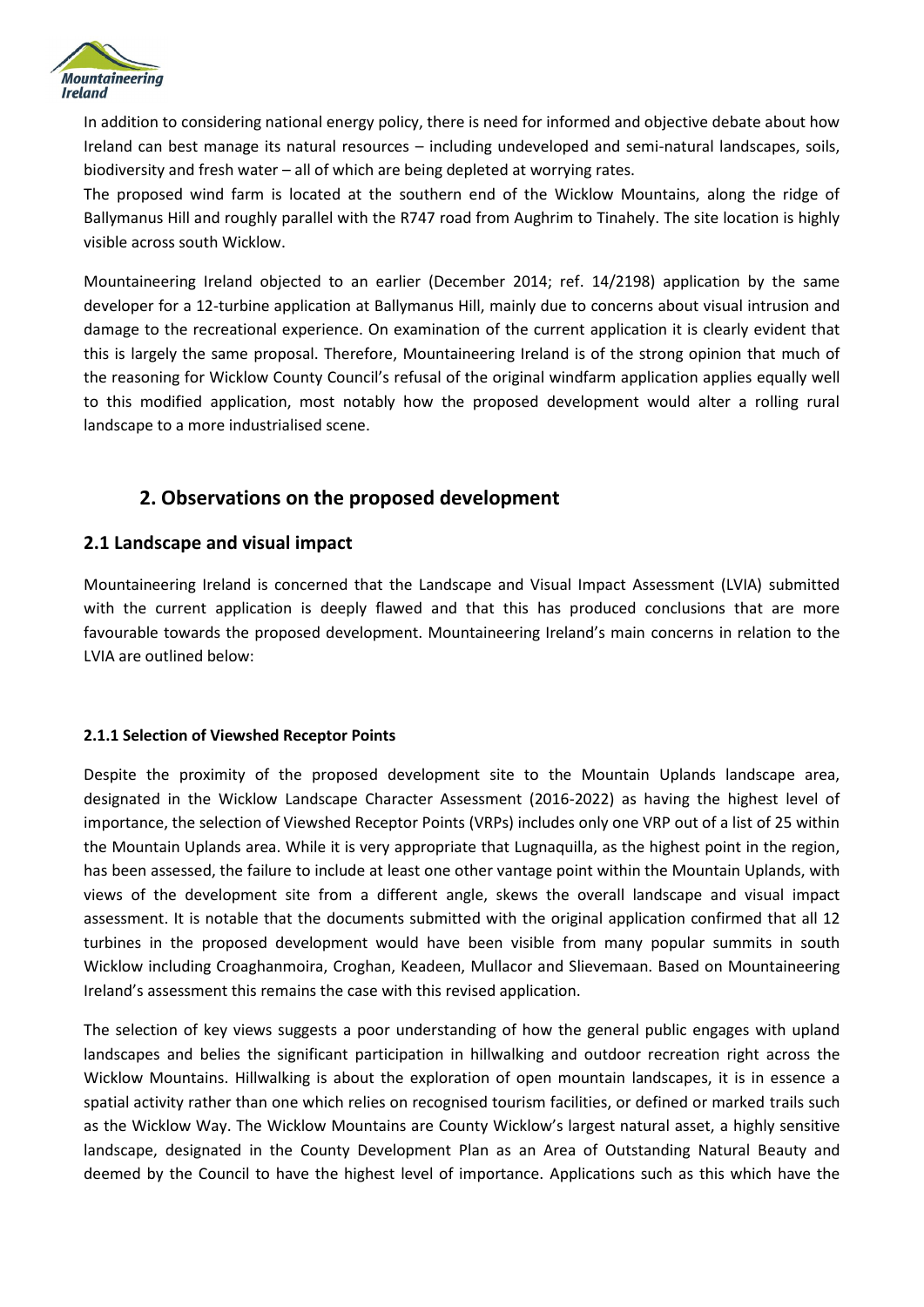

potential to undermine those special qualities should be subject to more comprehensive and rigorous assessment.

#### **2.1.2 Location and assessment of AV2 (Ballycumber South)**

Based on Section 11.3.2.3 of the EIAR it appears that AV2, Ballycumber South, has been included as a *'key view (from a feature of national or international importance)'*. The point selected is on the Wicklow Way, one of Ireland's premier trails, and very popular with international visitors, however Mountaineering Ireland believes the Viewshed Receptor Point (VRP) selected is not the most suitable for assessing the visual impact of the proposed development on people walking the Wicklow Way. Although page 329 of the EIAR indicates that the view from AV2 to the development site is NNE in direction, this is incorrect as the photomontage caption for AV2 says that it is 65 degrees east of grid north (i.e. looking ENE to the development site).

It seems the VRP location is north west of the ford at Ballycumber South. As this location is relatively low with a limited scope of view, it is Mountaineering Ireland's assertion that a more natural vantage point should have been selected. The obvious location in this area would have been the high point on the Wicklow Way to the east of Garryhoe (spot height 397m). The grid reference for this location is T050757. Due to its open character this is a section of the route where many walkers pause to appreciate the view. It is also the area where walkers coming from the south first get a view of Lugnaquilla and feel that they are moving from the Wicklow / Wexford border area into the Wicklow Mountains.

Page 329 of the EIAR notes that AV2 is 2km from the nearest proposed turbine. It seems strange that visibility of nine turbines from a key view would have a *'prominent but not dominating scale'*, resulting in an overall *'moderate-slight'* rating for landscape impact.

The above issues regarding the location of AV2 may explain how Table 11.8 shows AV2, supposedly a key view, scored a *'Negligible value'* for all of the following: *'recognised scenic value of the view'; 'degree of perceived naturalness'; 'sense of awe'* and *'presence of striking or noteworthy features'*. These ratings leave AV2 with a Visual Receptor Sensitivity rating of *'medium sensitivity'*, which in turn influences the summary of Landscape and Visual Impact Assessment presented in Table 11.12 and the Conclusions in section 11.6 of the EIAR.

Mountaineering Ireland urges the planners to critically evaluate the selection of Viewshed Receptor Points, and particularly the suitability of AV2 as a key view.

#### **2.1.3 Assessment of visual impact from Lugnaquilla (AV1)**

The Analysis of Visual Receptor Sensitivity assigns a *'Mild value'* to Lugnaquilla for the *'Intensity of use, popularity, (number of viewers)'* criterion. This is extremely surprising as Lugnaquilla, the highest mountain in Ireland outside of County Kerry, would rank amongst the busiest mountains in the country. It is Mountaineering Ireland's assertion that Lugnaquilla warrants a *'Strong value'* rating.

#### **2.1.4 Assessment of cumulative impact**

Mountaineering Ireland also questions the conclusion that the proposed Ballymanus windfarm will contribute a '*Medium-low'* level of additional cumulative effect (page 358 of EIAR).

There are inconsistencies in the cumulative impact assessment with regard to the presence of other windfarms within the study area, for example Section 11.6.3 states that there is only one operational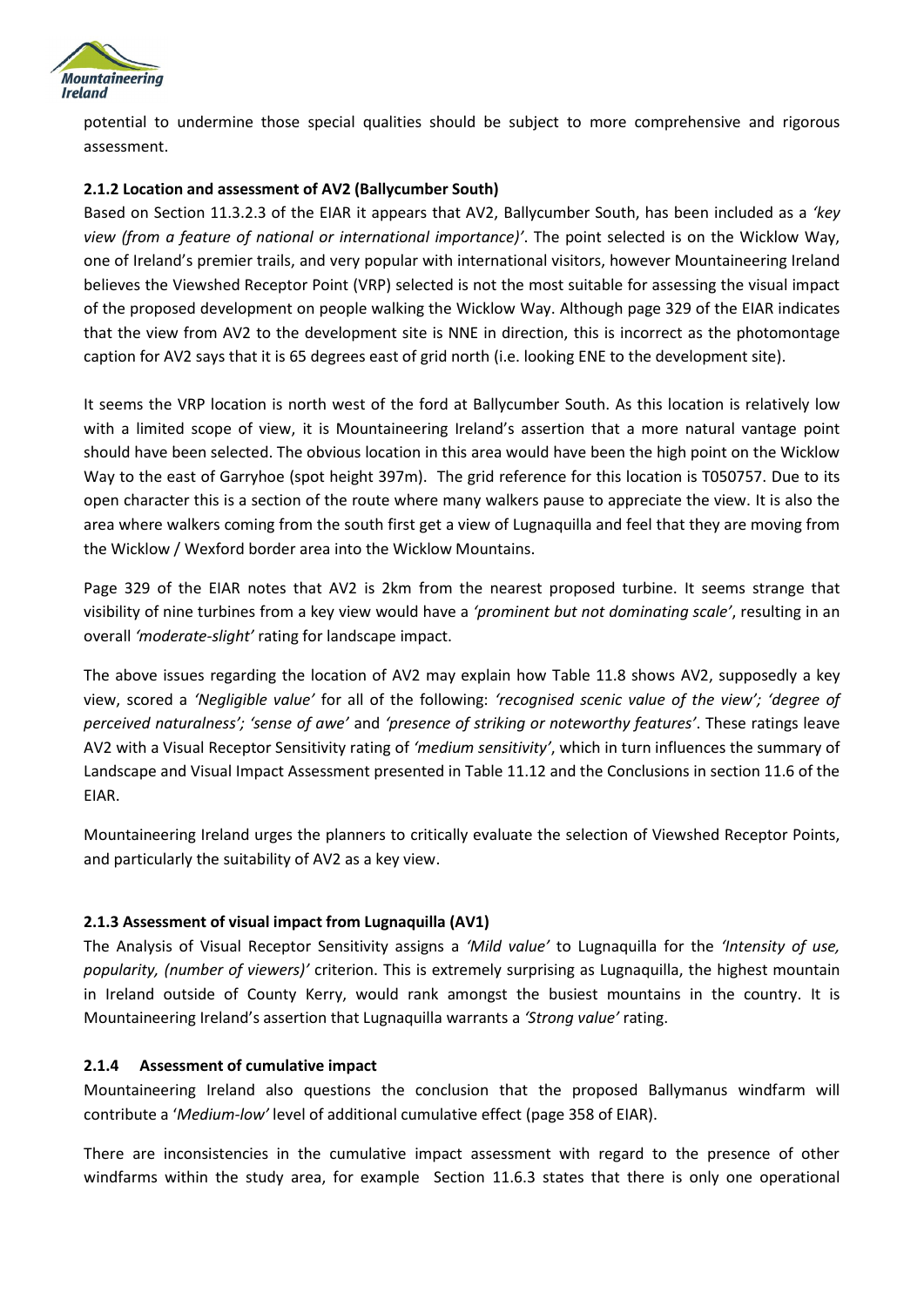

scheme (12km to the southwest); presumably Cronelea. This conflicts with Table 1.5 which lists nine developments in the study area, many of which are operational including the 11-turbine Raheenleagh windfarm, roughly 7km to the south east. The location of Raheenleagh is incorrectly described as south west in Sections 9.5.5.1; 14.5.5.2 and 15.5.5.2 of the report.

From the perspective of hillwalkers and climbers, the cumulative visual impact of windfarm development within the southern vista from Lugnaquilla is already disturbing, and set to become worse as the six Ballycumber turbines appear on the skyline. The development site at Ballymanus Hill lies slightly further north than Ballycumber and the existing developments, therefore it is likely to be more prominent in views from Lugnaquilla. The 11 turbines proposed for Ballymanus Hill would inarguably represent cumulative impact and further diminish the quality of the superb vista from Lugnaquilla, and from other summits and mountain ridges across south Wicklow.

The assessment states that while wind energy development could not yet be considered a characteristic feature of the central or wider study area that *'If the proposed development and the other permitted wind farms are eventually realised, there will be a sense that wind energy development is a familiar and even characteristic feature of the study area.'*

It is Mountaineering Ireland's position that it would be highly undesirable for wind energy development to become a characteristic feature of the study area. This would represent an unacceptable degree of change to a sensitive, scenic rural and upland landscape. Furthermore, the windfarm proposed for Ballymanus Hill, in combination with the one currently being developed on Ballycumber would mark an encroachment of large-scale built development towards the core of the Wicklow Mountains. Therefore, Mountaineering Ireland strongly refutes the consultant's conclusion that *'the proposed Ballymanus windfarm does not represent the crossing of a critical threshold with regard to cumulative wind energy development in this area'.*

#### **2.1.5 Industrialisation of landscape**

In Mountaineering Ireland's view, Wicklow County Council's reasons for refusal of the original Ballymanus windfarm application (ref. 14/2198) quite rightly stated that the proposed development would alter the reading of a rolling rural landscape to a more industrialised scene, when the accumulation of both existing and permitted windfarm developments are viewed in the setting.

In Section 11.6.4 of the EIAR the consultants argue that wind farms are not an *'industrial'* form of development, going on to say that the vast majority of wind energy development has taken place in upland, rural and peatland areas to date and it is not considered that any of these areas now feels urbanised or industrialised. Mountaineering Ireland disputes the claim that locations with windfarms do not feel industrialised; this point is developed further in Section 2.2 below.

There could be little argument that the renewable energy sector is not an industry, and that power generation on the scale proposed at Ballymanus is not an industrial use of land. Wind turbines are the largest manmade structures being imposed on Ireland's upland landscape, each one with a substantial concrete foundation and a service road of a scale unprecedented in such settings. The incongruity and prominence of windfarms in rural settings is exacerbated by the movement of the turbine blades. Indeed, had the wind industry not long since adopted the benign term *'farm'* it would be far more appropriate to describe these as wind energy factories.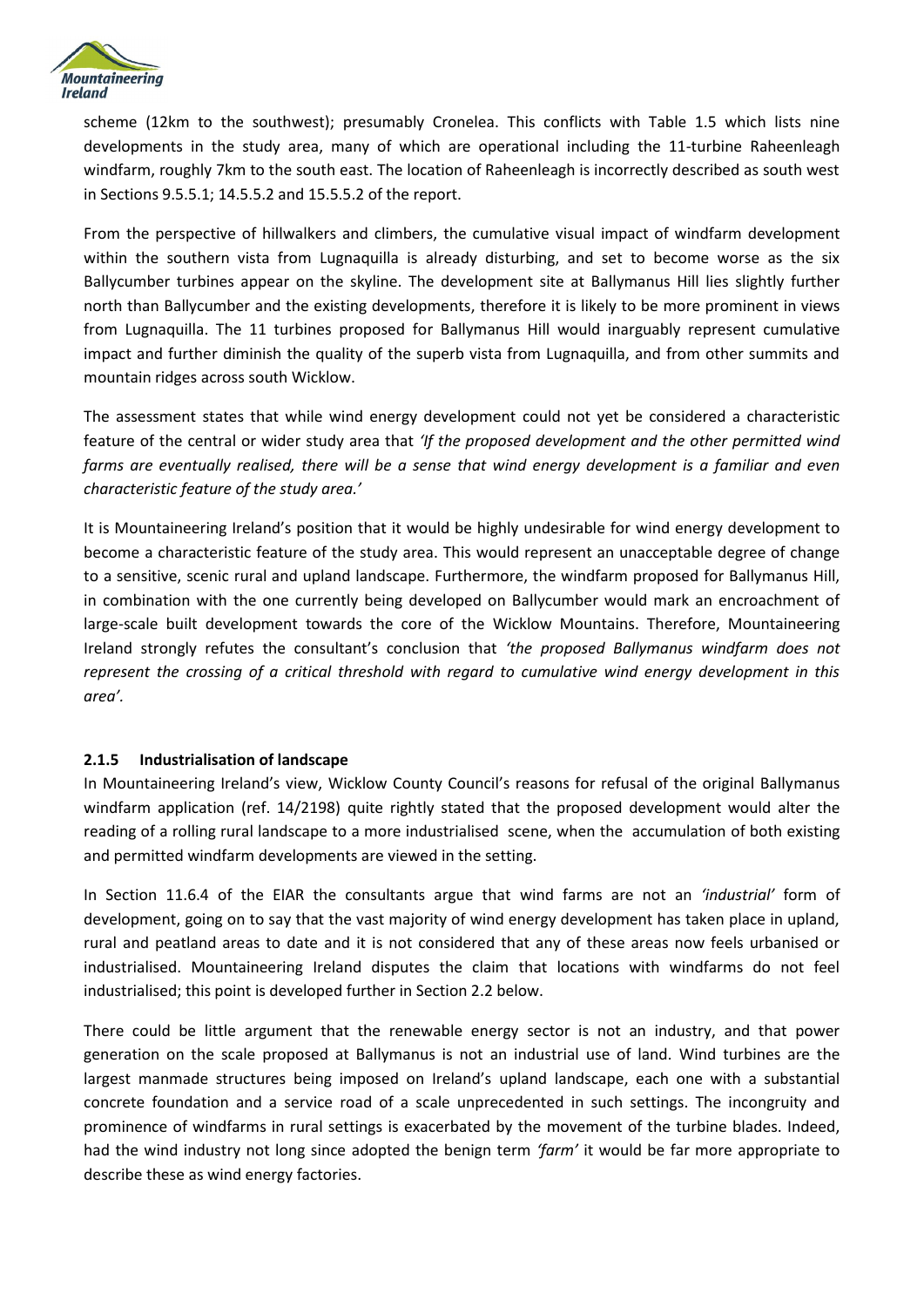

Developers target rolling rural landscapes such as the location of the proposed Ballymanus windfarm partly because their sparse population is calculated to provide less resistance to development, and because they are outside the zone of greater protection afforded though Natura 2000 designations. Mountaineering Ireland challenges the apparent presumption that remote and undeveloped landscapes are appropriate locations for industrial-scale renewable energy developments. Should these developments not be centred in industrial zones on the outskirts of cities and towns, with easier grid access and closer to demand centres?

#### **2.1.6 Decommissioning**

Mountaineering Ireland questions the developer's assertions that a windfarm would not result in a permanent impact on the landscape, and that within two to three years of decommissioning there would be little evidence that a windfarm ever existed on the site. Examples should be provided of where windfarms have been dismantled and landscape successfully restored. In addition to the near impossibility of restoring the natural environment to its original state, it is clear that the ownership of windfarms can change many times and therefore it is difficult to envisage how planning conditions related to decommissioning could ever be enforced. Therefore a cautious approach is advocated for any applications which involved the loss of undeveloped land and semi-natural habitats.

#### **2.2 Damage to recreational experience**

#### **2.2.1 The impact on mountain users**

The proposed turbine locations at Ballymanus are between 250m and 350m in altitude. Ireland has a very limited stock of mountain land, with just 6% of land area above the 300m contour. That limited area of mountain land includes Ireland's least altered landscapes, and the areas which hold greatest attraction for walkers and climbers. For many people the appeal and value of Ireland's mountains lies in their relatively wild character, the lack of manmade structures and development, the openness of mountain landscapes, and the way in which the mountains provide an antidote to the crowded urban environment in which the majority of people spend most of their lives.

Ireland's extremely limited stock of undeveloped mountain land is irreplaceable and it is being depleted every day by renewable energy developments, afforestation, extractive industry, the erection of new fences and communications masts, the construction of new roads and tracks, and other built development including inappropriately sited housing.

Consultation with Mountaineering Ireland members in 2016 identified *'peace and quiet', 'natural beauty', 'wildness'* and *'escape'* as the main attributes which make their mountain experiences special (Mountaineering Ireland, 2017). The quality of the environment and the quality of the recreational user's experience are inextricably linked, with undeveloped natural landscapes providing the highest quality experiences. The relative lack of built artefacts in the wild landscape is a crucial part of the mountain experience.

As the representative body for Ireland's largest recreation user group, walkers, Mountaineering Ireland can say with certainty that the industrialisation of this landscape through the imposition of a very visible windfarm will detract from the quality of the recreation experience currently enjoyed in south Wicklow.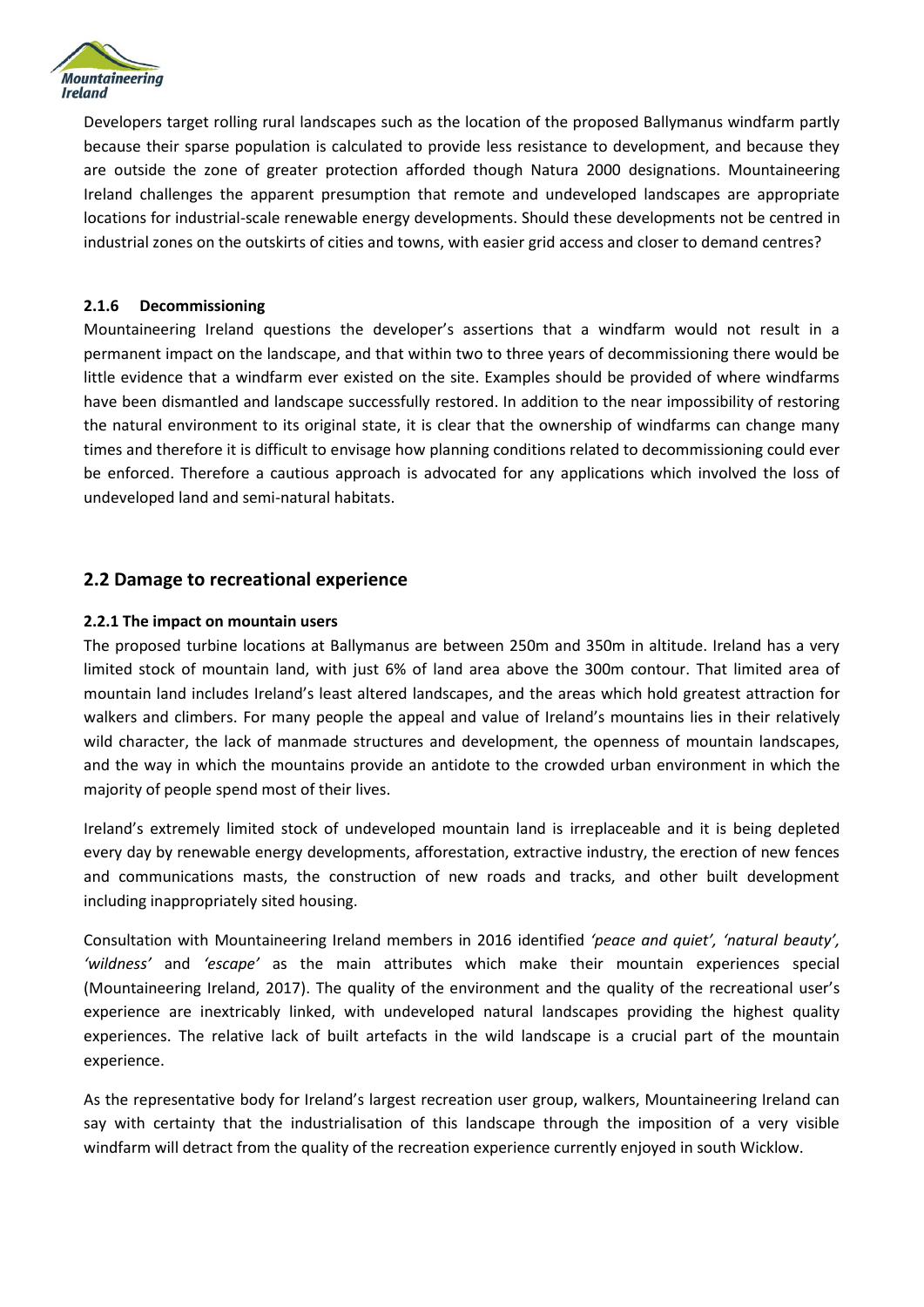

This assertion is also supported by research from Scotland which provides clear evidence that mountaingoers do not want to pursue their activity, and spend their money, in areas they regard as spoiled by industrial-scale windfarms. They are changing their behaviour to avoid such areas (MCoS, 2014).

#### **2.2.2 Impact on the Wicklow Way and Tinahely trails**

The Wicklow Way, which runs to the west of the proposed development site, is at one point only 1.5km from the location proposed for one of the turbines. As Ireland's oldest long-distance walking route, and one of only five nationally considered to have the potential to reach international standard in the short-term, the Wicklow Way is an amenity of national significance (NTO, 2010, p.25).

The development proposed for Ballymanus will dominate one of the more attractive sections of the Wicklow Way, at Garryhoe, which also coincides with the Tinahely National Looped Walks. This section currently enjoys open views across a rolling rural landscape to Croaghanmoira (664m) and the main ridges and summits of the Wicklow Mountains. Due to the issues identified in 2.1.2 above, the location chosen for the AV2 VRP does not, in Mountaineering Ireland's judgement, provide a valid assessment of the impact that the proposed development will have on users of the Wicklow Way.

The developers suggest in Section 9.5.3.3 that the development of a windfarm can have positive impacts in terms of recreation, for example through the provision of a 'wind trail'. Examples from Germany are quoted. Any such suggestion must be considered within the context of its immediate and surrounding landscape. The recreational experience currently enjoyed on the Wicklow Way, and on the forest tracks at Ballymanus itself, will not be enhanced through substantial widening of tracks, and the addition of towering turbines and their associated infrastructure.

Members of Mountaineering Ireland clubs based in south Wicklow and north Wexford have provided feedback on how walks previously enjoyed regularly by their groups have been destroyed by the construction of windfarms. Members have spoken of the large roadways to service turbines as *'blots on the landscape'*, of feeling diminutive as one walks close to a turbine. One member spoke of how the continually recurring *'whoosh'* of turbine blades, combined with the movement of their shadows sweeping across the ground can leave a walker filled with a desire to get away from the windfarm. Based on these direct experiences it is abundantly clear that being in the vicinity of a windfarm does not make for a relaxing and enjoyable recreation experience.

Tinahely Community Projects, a local voluntary group, has invested considerably in the development of walking trails over the last decade. The proposed development would be clearly visible from many of these routes and would undermine the attractiveness of the Tinahely and Aughrim areas as a destination for trail walkers. It would also affect the residential amenity enjoyed by local communities.

#### **2.2.3 Impact on tourism**

Fáilte Ireland's annual Visitor Attitudes Surveys consistently show that the friendliness of the people, the beautiful scenery and the natural, unspoilt environment are the main factors that influence overseas visitors in choosing Ireland as their holiday destination.

The centrality of quality scenery to visitor experiences, and the State's role to protect this, are highlighted in Ireland's current tourism policy 'People, Place and Policy - Growing Tourism to 2025':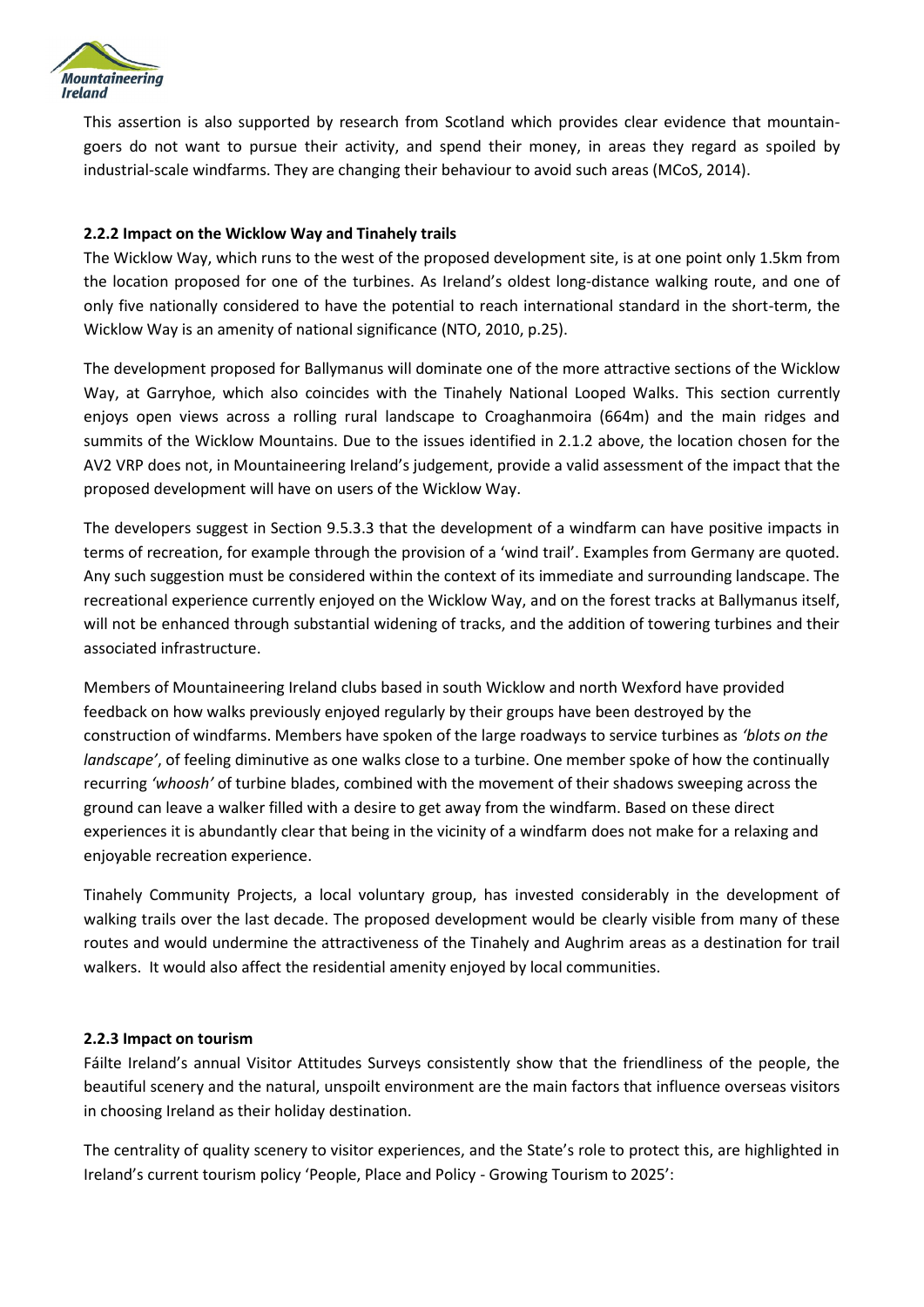

*'The quality of our natural scenery and physical environment, physical heritage, and the range of activities for visitors, are areas in which the State has a key role to play, through preservation of that which is irreplaceable and the development of that which enhances the visitor's overall experience.' (DTTAS, 2015)*

The beautiful scenery and the natural, unspoilt environment found in Ireland's mountain areas is irreplaceable. These areas are vital natural assets which should be wisely managed for societal benefit through appropriate planning.

Upland areas have a key role within Ireland's rural tourism offering. Fáilte Ireland research shows that 1,193,000 overseas visitors engaged in hiking or walking as part of their holiday in 2014. These visitors had an overall spend of €915 million (Fáilte Ireland, March 2016). Hiking has also been shown to be the most popular active leisure pursuit amongst domestic holidaymakers (Fáilte Ireland, September 2016).

The developers behind the Ballymanus application claim (in Section 9.5.3) that there is no evidence to suggest a correlation between windfarm development and an adverse impact on tourism.

A glance at tourism websites and brochures will immediately illustrate that Wicklow's beautiful landscape is the key asset underpinning tourism in the county. In addition to the research referenced in Section 2.2.1, further evidence emerged from Scotland during July 2017. A survey conducted by YouGov on behalf of the John Muir Trust found that an overwhelming 80% of Scottish people believe that Scotland's iconic *'Wild Land Areas'* should continue to be protected in the future from large-scale infrastructure, whilst the majority (55%) are *'less likely'* to visit scenic areas if they contain developments such as commercial wind farms, electricity transmission lines and super-quarries.

In the immediate vicinity of the proposed development site, recreation and tourism are vitally important to the village of Tinahely, and equally so in Aughrim. There are also small tourism-related businesses dotted throughout the central study area. Were this development to proceed, bringing with it that feeling of *'windfarm development being characteristic of the area',* it would undermine the tourism offering in south Wicklow and impact negatively on local sustainable tourism investment and recreational infrastructure.

#### **2.3.1 Archaeology**

A brief examination of Chapter 13 of the EIAR indicates that the threat to the archaeological heritage of the site is inadequately dealt with. The marked concentration of archaeological features on the south western spur of Ballymanus Hill, including two bivallate ringforts, provides direct evidence that this area has been important to, and respected by, people for many centuries. The history of Preban church and graveyard and how they link older monuments on the hillside above has been researched by local archaeologist, Yvonne Whitty, and featured in a two-part documentary funded by the Heritage Council, and the Heritage Office of Wicklow County Council (WCC, 2014). It is surprising that this work is not referred to in the EIAR.

Mountaineering Ireland is concerned that were this proposal to be approved, these national monuments would be dwarfed by turbines and the character of this historic landscape altered to an unacceptable degree. The adverse impact on the visual setting of the monuments will be exacerbated by the nearby Ballycumber windfarm (currently being developed). Mountaineering Ireland believes this should be an important consideration for the planners evaluating the application.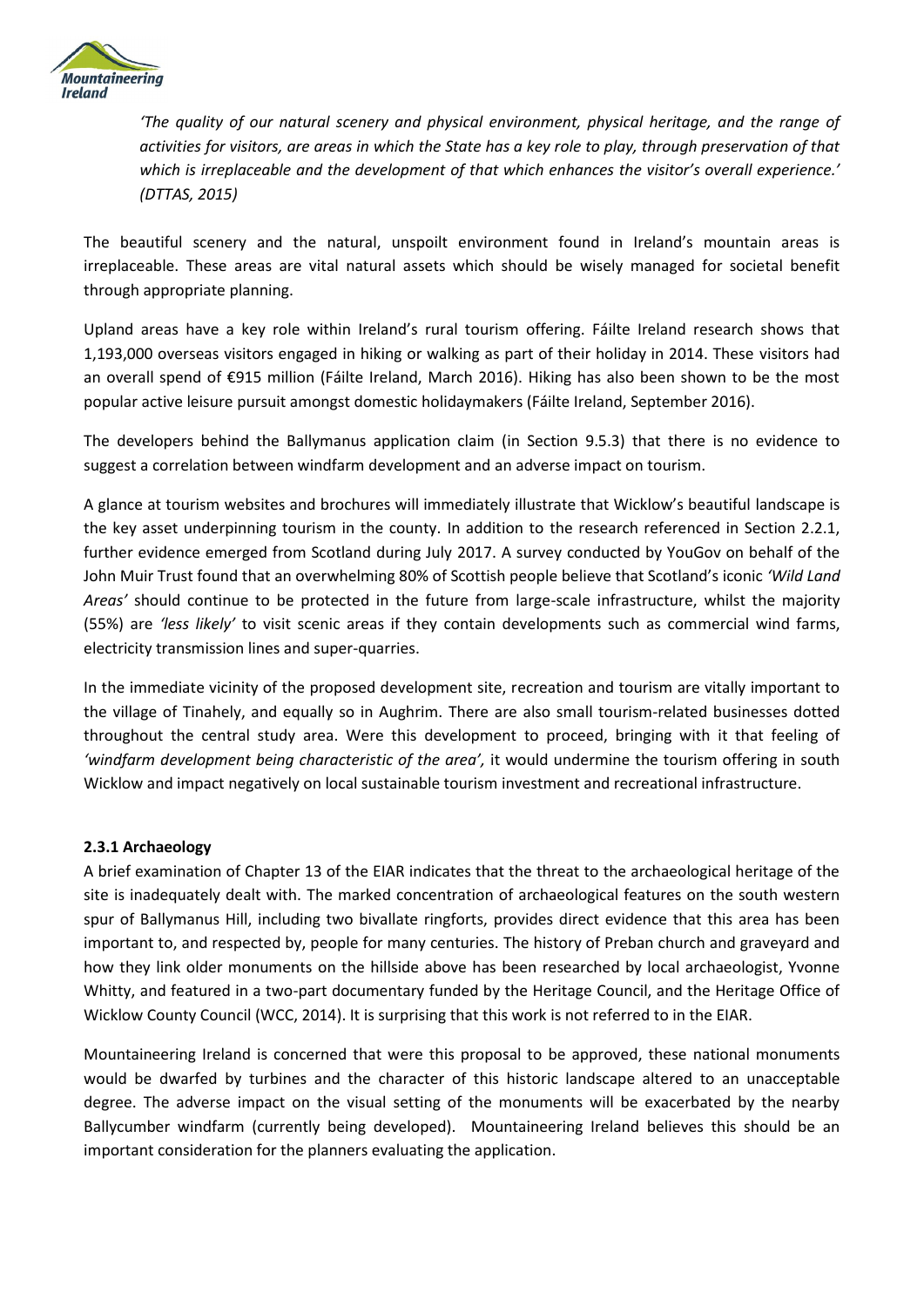

#### **2.4.1 Ecology**

The development site is less than 1km from The Ow River and Derry Water, both of which feed into the Aughrim River. This river system is noted for its salmon and trout populations. Chapter 6 refers to freshwater pearl mussel and lamprey species also living in the river system. The freshwater pearl mussel, which has a lifespan of up to 130 years, is Ireland's longest living animal. It is also one of Ireland's most sensitive and endangered species and is designated as an Annex II species under the EU Habitats Directive. Ireland's freshwater pearl mussel population is important in a European context; the Republic of Ireland is estimated to hold 46% of all the pearl mussels in the European Union. As the pearl mussel is a filter feeder the main threat to its health is from fine sediment and nutrients from land entering its freshwater habitat. The freshwater pearl mussel is the focus of a new locally-led agri-environment scheme, initially being rolled out in eight catchments in Ireland.

From an ecological perspective, most of the negative impacts of windfarms occur during site work at the development stage. The mitigation measures included in the EIAR seem to rely in large part on good practice guidelines for forestry, and while clear-felling does present a threat to the pearl mussels, the extensive roadwidening and excavations associated with the development may pose a greater threat as they will generate very significant volumes of silt and sediment. The development proposal does not appear to present credible reassurance that there won't be damage caused to this key species.

### **3. Conclusions**

Mountaineering Ireland is concerned that aspects of the Environmental Impact Assessment for the proposed Ballymanus windfarm are either flawed or deficient, particularly the landscape and visual impact assessment. The Wicklow Mountains and their associated upland landscape are irreplaceable natural assets which should be wisely managed through the planning process for the benefit of future generations.

To add further wind turbines to the landscape of south Wicklow, particularly on the threshold of the core Wicklow Mountains area, would result in an unacceptable cumulative impact, industrialising and devaluing a scenic upland landscape. It would diminish the quality of the experiences enjoyed by hillwalkers and by users of the Wicklow Way and other trails in south Wicklow.

Approval of this application would also undermine the significant public and community investment already made in recreation management and infrastructure in south Wicklow, and the economic value that recreation and tourism bring to the area. Both the recreational and tourist uses are highly sustainable and can function as strong economic generators on an ongoing basis without significant landscape degradation and with a much wider spread of return to the local and national community both in financial and employment terms.

Mountaineering Ireland is of the strong opinion that the reasons for refusal of the earlier Ballymanus windfarm remain largely valid and that this proposal would result in an unacceptable level of industrial development in this scenic upland area and therefore would be contrary to the proper planning and sustainable development of the area.

Mountaineering Ireland trusts that you will take these views into consideration when deciding on this application.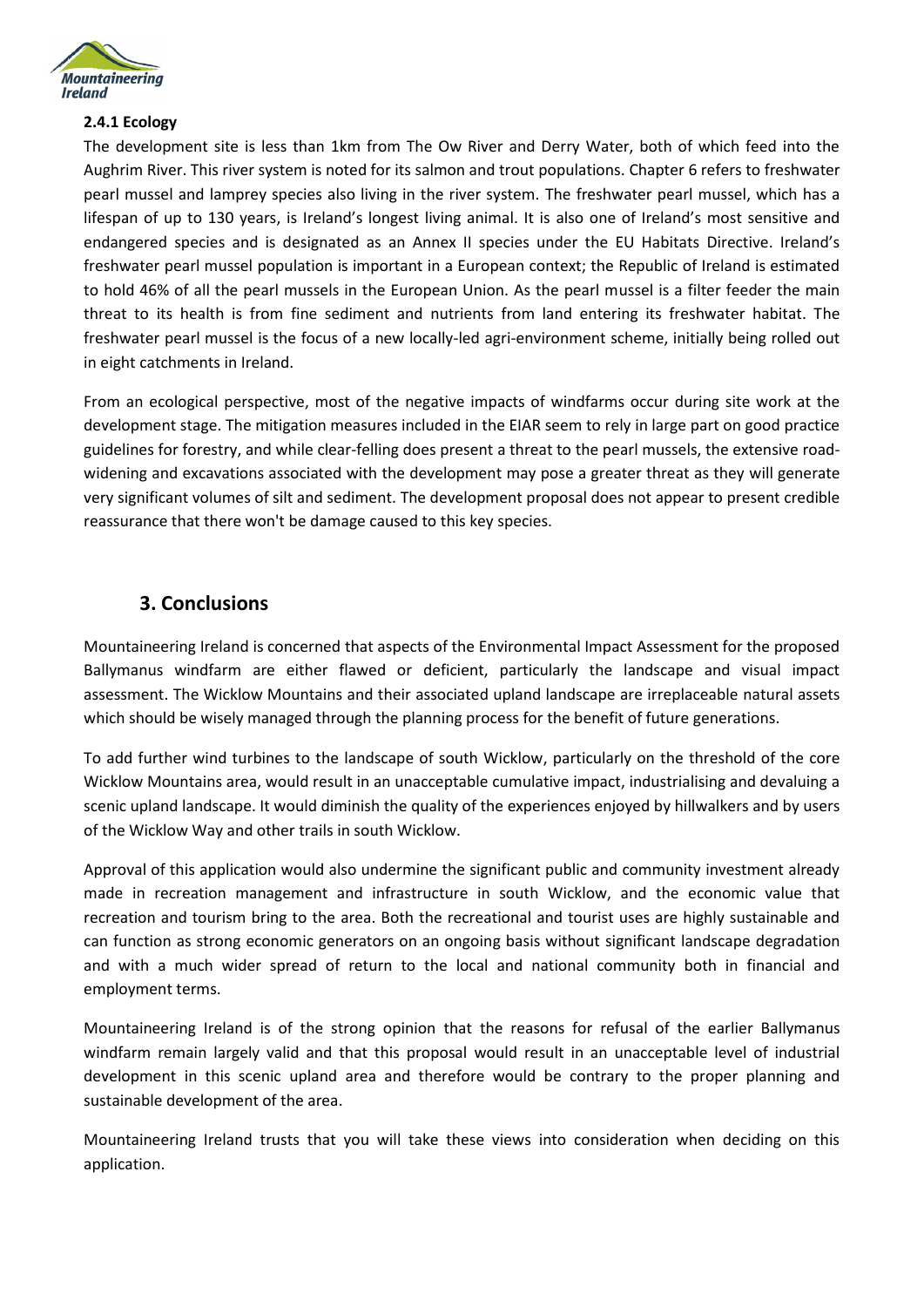

Yours sincerely

Helen Lawless, Hillwalking Access & Conservation Officer

\*Mountaineering Ireland is the representative body for walkers and climbers on the island of Ireland. Mountaineering Ireland's mission is to represent and support the walkers and climbers of Ireland and to be a voice for the sustainable use of Ireland's mountains and hills and all the places (coastline, crags, forests) we use.

Mountaineering Ireland is recognised as the National Governing Body for the sport of mountaineering by both Sport Ireland and Sport Northern Ireland. The term mountaineering refers to a wide spectrum of activities that includes walking, rambling, hillwalking, rock and ice-climbing, bouldering and alpinism. Mountaineering Ireland has over 12,000 members, comprising 185 clubs and approximately 1400 individual members (July 2017).